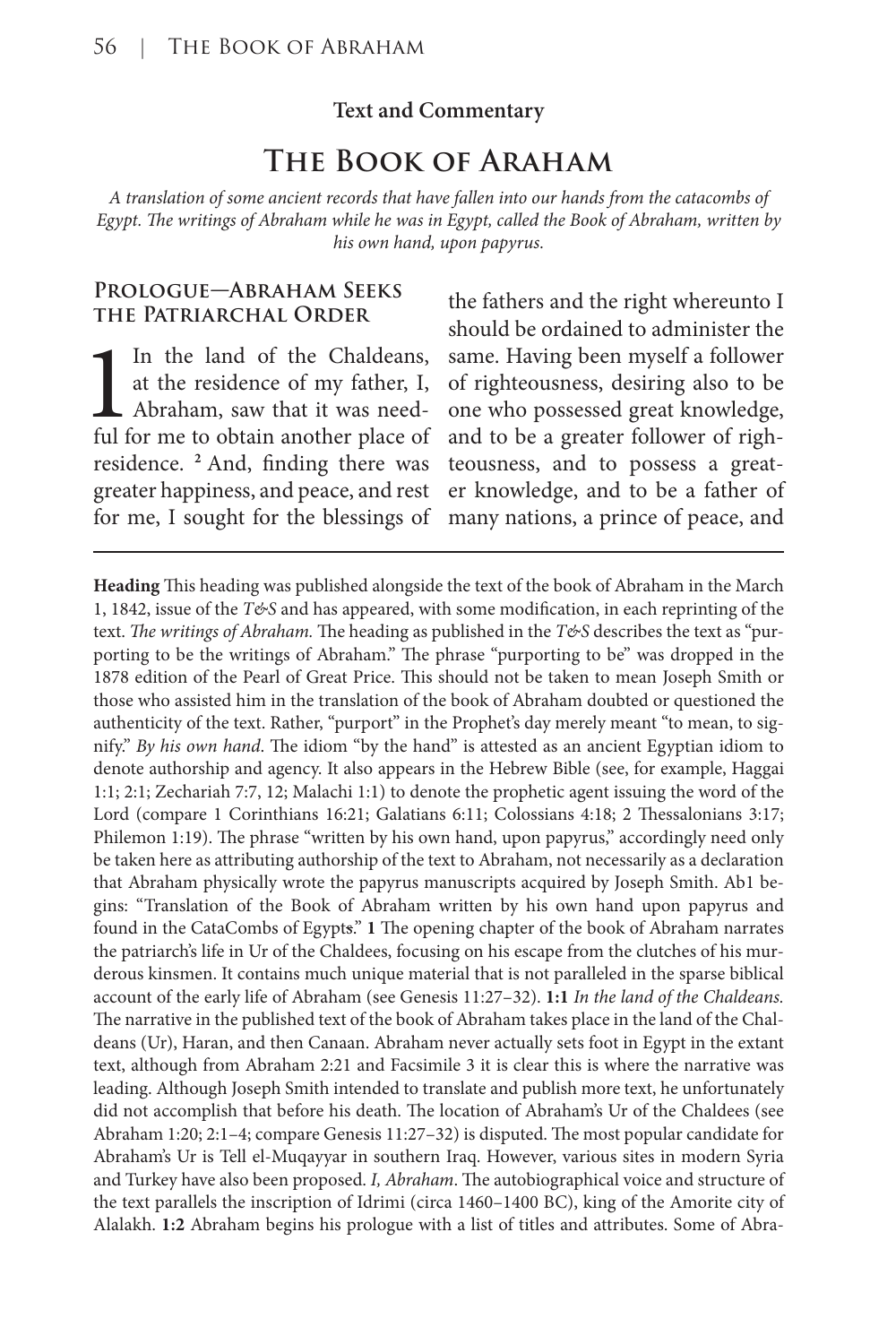desiring to receive instructions, and to keep the commandments of God, I became a rightful heir, a High Priest, holding the right belonging to the fathers. **<sup>3</sup>**It was conferred upon me from the fathers. It came down from the fathers, from the beginning of time, yea, even from the beginning, or before the foundations of the earth to the present time, even the right of the firstborn, or the first man, who is Adam, or first father, through the fathers unto me. **<sup>4</sup>**I sought for mine appointment unto the priesthood according to the appointment of God unto the fathers concerning the seed.

# **The Idolatry of Abraham's Kinsfolk**

**<sup>5</sup>** My fathers having turned from their righteousness, and from the holy commandments which the Lord their God had given unto them, unto the worshiping of the gods of the heathen, utterly refused to hearken to my voice. **<sup>6</sup>**For their hearts were set to do evil, and were wholly turned to the god of Elkenah, and the god of Libnah, and the god of Mahmackrah, and the god of Korash, and the god of Pharaoh, king of Egypt. **7** Therefore, they turned their hearts to the sacrifice of the heathen in offering up their children unto their dumb idols, and hearkened not unto my voice,

ham's titles are shared by Jesus (see, for example, Hebrew 4:14–16), thereby signifying the patriarch as a type of Christ. **1:3** Ab1 omits "it was conferred upon me from the fathers; it came down from the fathers," making the sentence read: "I became a rightful heir, a High Priest, holding the right belonging to the fathers from the beginning of time . . ." *First Father*. The 1902 and 1921 editions of the text read, "Our first father." The 1981 edition corrected this to read, "Or first father," bringing it into conformity with Ab1 and the 1842 printing. **1:4** The theme of priesthood and rightful priesthood succession is prominent in the text. Pharaoh makes claim to a counterfeit priesthood (see Abraham 1:25–28), and the covenant Abraham enters into with God includes explicit stipulations related to priesthood (see 2:9–11). **1:5–7** *The idolatry of Abraham's kinsfolk.* Joshua 24:2 preserves a brief mention of the idolatry of Abraham's father, Terah. The idolatry of Abraham's kinsfolk is a common motif in extra-biblical Jewish and Islamic accounts of the life of the patriarch. *Elkenah . . . Pharaoh.* The names Elkenah and Libnah are given as Elkkener or Elkeenah and Zibnah in the Kirtland-era manuscripts (as at Abraham 1:13, 17, 20, 29), while the name of the god Korash is either omitted or rendered here as Koash in Ab4. The name Elkenah is attested in Northwest Semitic and Anatolian inscriptions as *Elkurniša*. It appears as a male personal name in the King James Version of the Old Testament (see Exodus 6:24; 1 Samuel 1:1, 4, 8, 19, 21, 23), but not as a deity's name. It is a shortened version of an epithet meaning "God, creator of earth" (*ʾēl qônēh ʾāreṣ*). Libnah is plausibly attested in texts from ancient Ugarit and is likely derived from the Semitic root *lbn*, meaning "to be white" (as in the Ugaritic *labanu* or the Hebrew *lābēn*). Mahmackrah remains unattested and the origin of the name unknown. It might be identifiable with the name of a deity found at Beth-Shean rendered in Egyptian as *Mkr* or *M<sup>k</sup>kr*<sup>2</sup>, but this remains uncertain. Korash is perhaps attested in ancient Hittite as *kurša*, a type of bag that was a symbol for a deity and so was treated as such. The name Pharaoh derives from Egyptian and means literally "great house" (*pr*-<sup>*S*</sup>). This god could plausibly be the crocodile deity Sobek or the falcon deity Horus (Facsimile 1, fig. 9 would suggest the former), both deities anciently having been associated with the Egyptian monarch and both of whose iconography is attested at sites such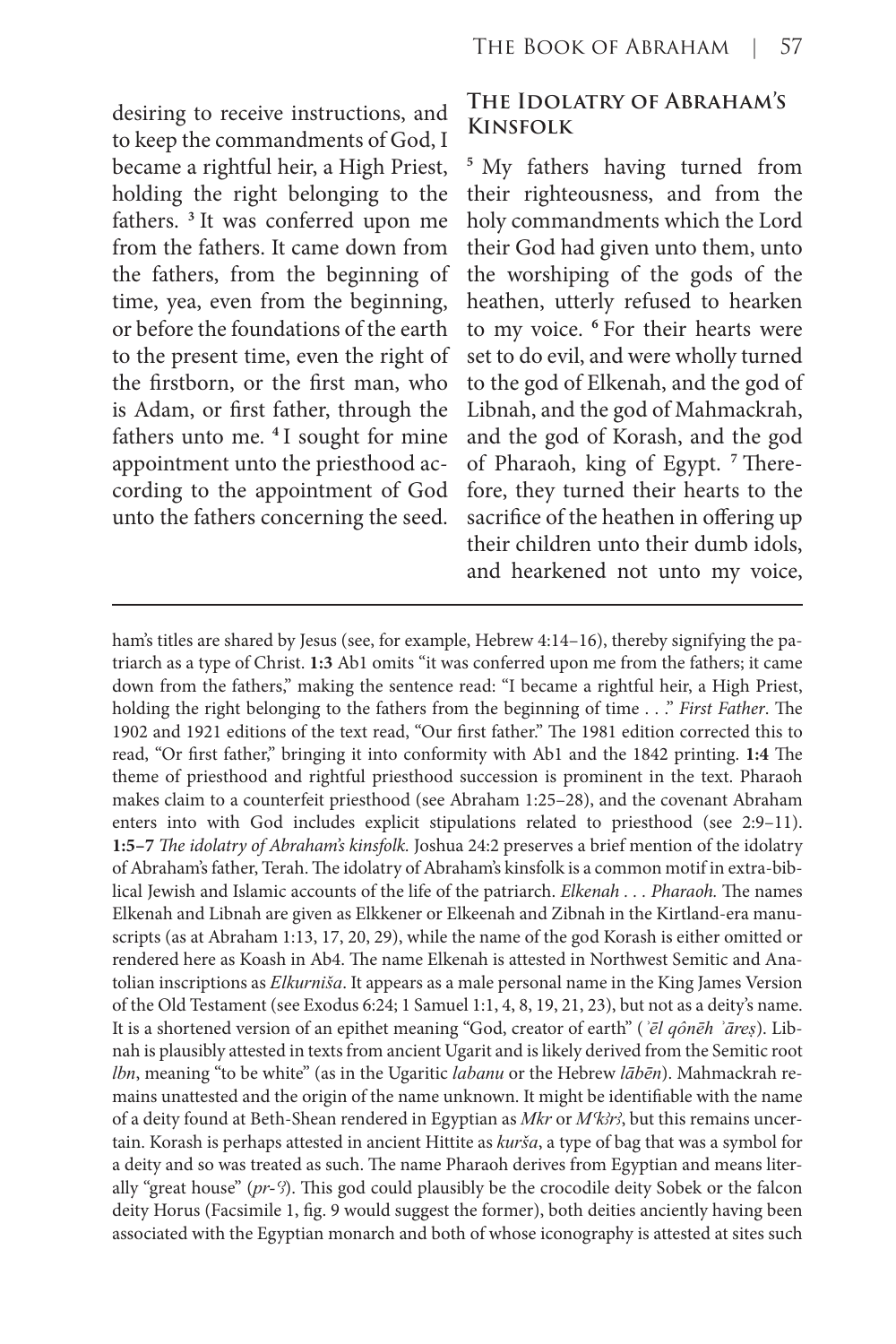but endeavored to take away my life by the hand of the priest of Elkenah. (The priest of Elkenah was also the priest of Pharaoh.)

# **Human Sacrifice in the Land of Chaldea**

**8** Now at this time it was the custom of the priest of Pharaoh, the king of Egypt, to offer up upon the altar which was built in the land of Chaldea, for the offering unto these strange gods, men, women, and children. **<sup>9</sup>**And it came to pass that the priest made an offering unto the god of Pharaoh, and also unto the god of Shagreel, even after the manner of the Egyptians. (Now the god of Shagreel was the sun.) **10** Even the thank-offering of a child did the priest of Pharaoh offer upon the altar which stood by the hill called Potiphar's Hill, at the head of the plain of Olishem. **<sup>11</sup>**Now, this priest had offered upon this altar three virgins at one time, who were the daughters of Onitah, one of the royal descent directly from the loins of Ham. These virgins were offered up because of their virtue; they would not bow down to worship gods of wood or of stone. Therefore, they were killed upon this altar, and it was done after the manner of the Egyptians.

## **Chaldean Priests Make an Attempt on Abraham's Life**

**<sup>12</sup>**And it came to pass that the priests laid violence upon me that they might slay me also, as they did those

as Ebla in northern Syria during Abraham's day. **1:8–9** *Human sacrifice*. Although the offering of human life to the idolatrous gods was done "after the manner of the Egyptians," it was said to be done in the land of Chaldea. The modern terminology of "human sacrifice" does not appear in the text. Only once is this practice called "the sacrifice of the heathen" (1:7). Otherwise, it is called an "offering" or "thank-offering" (1:9–10). The extent to which peoples of the ancient Near East practiced what is sometimes today called "human sacrifice" remains debated. Ritual or sacred violence is attested among the Egyptians of Abraham's day in the form of execration rituals in which enemies and other threats to Egypt were ritually destroyed. These rituals were mainly carried out on effigies but in at least one documented case on an actual human victim. Trespassers of sacred space, rebels against the king, and desecrators of tombs were also deemed worthy of capital punishment by the ancient Egyptians. *Egyptian presence in the land of Chaldea*. The text mentions a "priest of Pharaoh" conducting these sacrifices "after the manner of the Egyptians" (1:10–11), suggesting some level of awareness of Egyptian culture and religion in Abraham's homeland. (But note that the ethnic origin of this priest is not given, only that he served the god Pharaoh mentioned in the text.) Based on the current archaeological record, this detail converges much better with a setting for Abraham's Ur in modern Syria or Turkey than with the site of Tell el-Muqayyar in southern Iraq. **1:9** *The god of Shagreel*. The identity of this god is unknown, but the name suggests for itself a Semitic origin. **1:10** *Potiphar's Hill*. The name Potiphar derives from Egyptian and means "the one whom [the god] Re has given" (p<sup>3</sup>-di-p<sup>3</sup>-r<sup>c</sup>; compare Genesis 39:1). The apparent association between Shagreel, the god of the sun, and Potiphar's Hill at Abraham 1:9–10 would be appropriate since Re was a solar deity in ancient Egyptian religion. *The plain of Olishem*. Adjacent to Potiphar's Hill is the plain of Olishem, which has been persuasively identified as the toponym Ulisum (or, variously, Ulishum, Ulissum, and Ullis) mentioned in inscriptions from the Akkadian king Naram-Sin (circa 2254–2218 BC). **1:12–14** In a cruelly ironic inversion of the story of the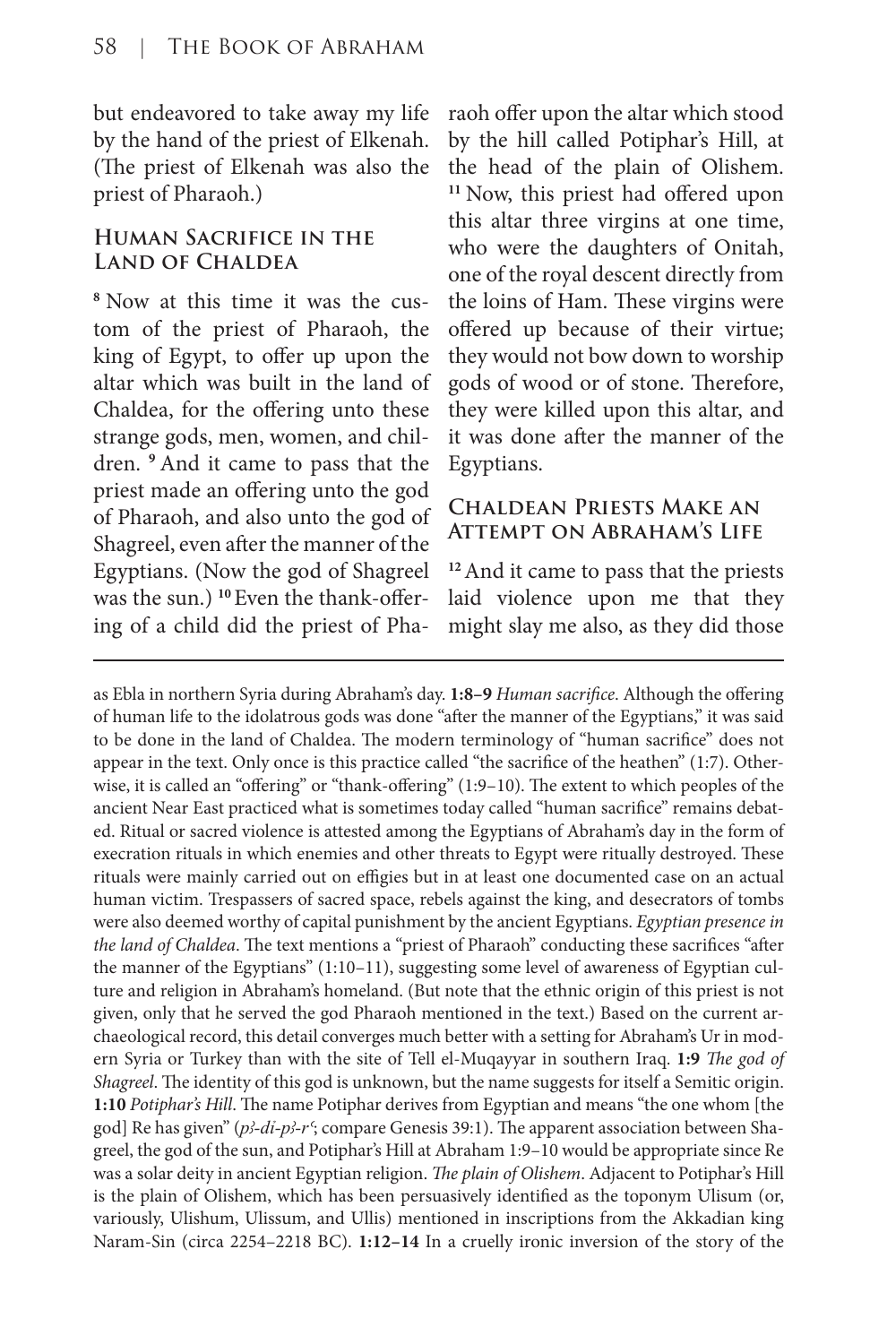virgins upon this altar. (And that you may have a knowledge of this altar, I will refer you to the representation at the commencement of this record.) **<sup>13</sup>**It was made after the form of a bedstead, such as was had among the Chaldeans, and it stood before the gods of Elkenah, Libnah, Mahmackrah, Korash, and also a god like unto that of Pharaoh, king of Egypt. (**14** That you may have an understanding of these gods, I have given you the fashion of them in the figures at the beginning, which manner of figures is called by the Chaldeans, Rahleenos, which signifies hieroglyphics.)

# **Jehovah Delivers Abraham**

**<sup>15</sup>**And as they lifted up their hands upon me, that they might offer me up and take away my life, behold, I lifted up my voice unto the Lord my God, and the Lord hearkened and heard, and he filled me with the vision of the Almighty, and the angel of his presence stood by me, and immediately unloosed my bands. **<sup>16</sup>**And his voice was unto me, "Abraham, Abraham, behold, my name is Jehovah, and I have heard thee, and have come down to deliver thee, and to take thee away from thy father's house, and from all thy kinsfolk, into a strange land which thou knowest not of. **<sup>17</sup>**And this because they have turned their hearts away from me, to worship the god of Elkenah, and the god of Libnah, and the god of Mahmackrah, and the god of Korash, and the god of Pharaoh, king of Egypt. Therefore,

binding of Isaac (see Genesis 22), here it is Abraham who is almost sacrificed. But unlike the loving, trusting relationship displayed between Abraham and Isaac as father and son in the Genesis account, here the idolatrous priests lay violence on Abraham against his will. **1:12** Ab1 interlineally inserts "I will refer you to the representation at the commencement of this record"; Ab2 reads "that is lying before you" and sublineally inserts "at the commencement of this record." The references to Facsimile 1 in the text of the book of Abraham (compare Abraham 1:14) were apparently a secondary insertion on the part of Joseph Smith or one of his scribes and not original to the revealed text. **1:14** Referring to Facsimile 1 (as at 1:12). The gloss "which signifies hieroglyphics" appears for the first time in the *T&S* printing of the text, suggesting that it comes from Joseph Smith or one of the clerks in the printing office at the time of publication in 1842. In Ab2 and Ab3 the word is rendered Kahleenos. It is unknown what language the Chaldeans of Abraham's day spoke. **1:15** In another intertextual nod to the story of the binding of Isaac, "the angel of the Lord" stops Abraham from "stretch[ing] forth his hand" and sacrificing his son in the Genesis account (see Genesis 22:10-11), whereas here "the angel of [the Lord's] presence" saves Abraham from the idolatrous priests who had "lifted up their hands" to slay him. **1:16** Even though the "angel of his presence" stood next to Abraham (compare Facsimile 1, fig. 1, where this figure is called the "Angel of the Lord"), from this verse it is clear that Jehovah delivered the patriarch, thus implying that the "angel of his presence" is Jehovah Himself (compare Genesis 16:9–14; Exodus 3:2). **1:16–17** *Abraham*. The Kirtland-era manuscripts and the *T&S* give the name as Abram instead of Abraham, and the Lord continues to address the patriarch as such. The name was changed to Abraham in the *MS* printing in 1842. *Jehovah*. Like Moses on the mount (see Exodus 3), here Abraham receives the revelation of the Lord's true name (compare Joseph Smith Translation, Exodus 6:3). *Strange land.* The "land which thou knowest not of " refers to the land of Canaan. "Strange" in this sense means "foreign" or "unknown." *Mahmackrah*. Rendered Mah Mach-rah in Ab2 and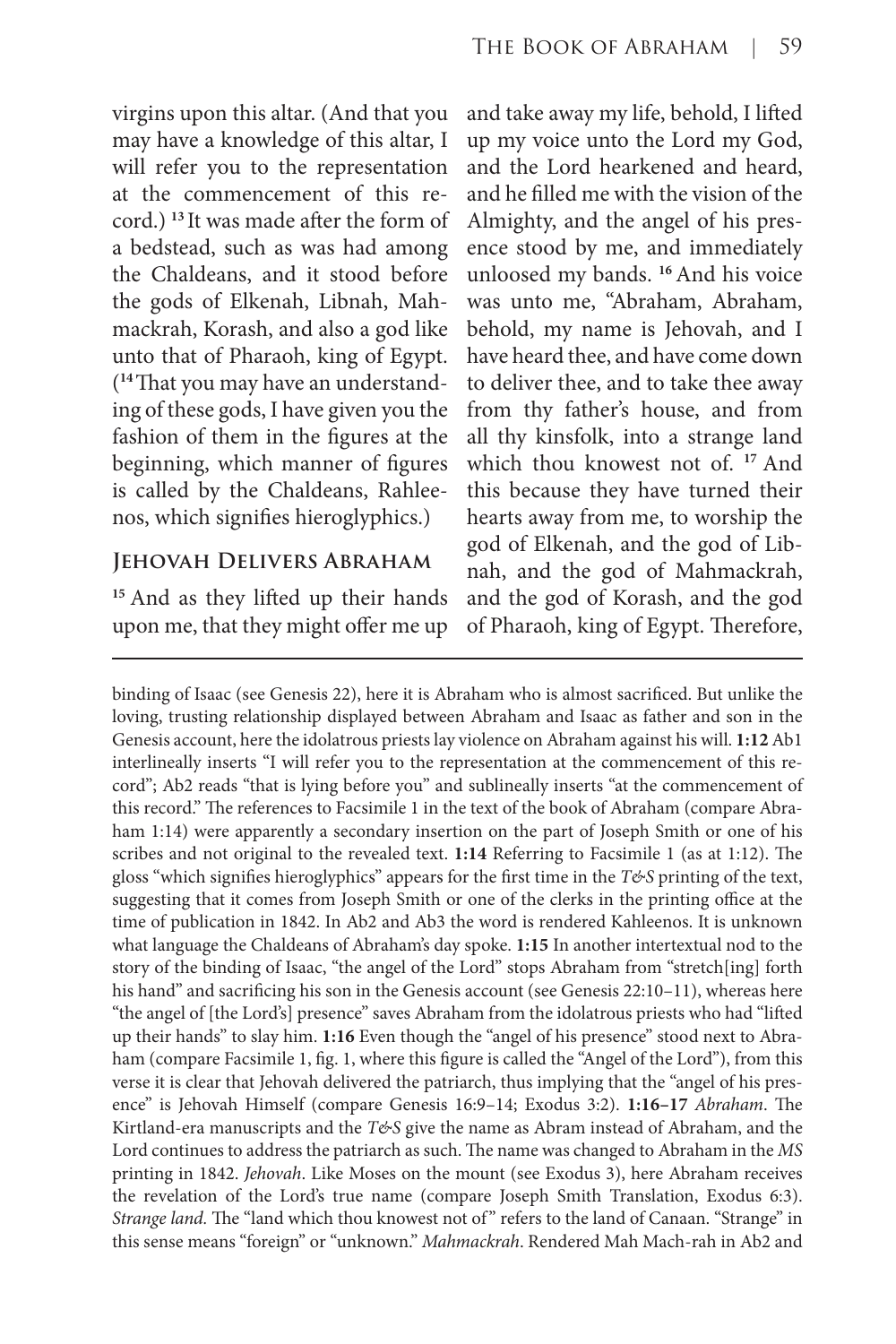I have come down to visit them, and to destroy him who hath lifted up his hand against thee, Abraham, my son, to take away thy life. **<sup>18</sup>**Behold, I will lead thee by my hand, and I will take thee, to put upon thee my name, even the priesthood of thy father, and my power shall be over thee. **<sup>19</sup>**As it was with Noah so shall it be with thee; but through my ministry my name shall be known in the earth forever, for I am thy God."

# **The Lord Smites the False Chaldean Priest**

**<sup>20</sup>**Behold, Potiphar's Hill was in the land of Ur, of Chaldea. And the Lord broke down the altar of Elkenah, and of the gods of the land, and utterly destroyed them, and smote the priest that he died. And there was great mourning in Chaldea, and also in the court of Pharaoh (which Pharaoh signifies king by royal blood).

# **The Discovery of Egypt**

**21** Now this king of Egypt was a descendant from the loins of Ham and was a partaker of the blood of the Canaanites by birth. **<sup>22</sup>** From this descent sprang all the Egyptians, and thus the blood of the Canaanites was preserved in the land. **<sup>23</sup>**The land of Egypt being first discovered by a woman, who was the daughter of Ham, and the daughter of Egyptus (which in the Chaldean signifies Egypt, which signifies that which is forbidden). **24** When this woman discovered the land it was under water, who afterward settled her sons in it; and thus from Ham sprang that race which preserved the curse in the land.

Mahmachrah in Ab3, Ab4. **1:18–19** The Lord promises Abraham that He will lead him by the hand, put His name on him, and give him priesthood power. The covenantal language and temple imagery of these verses is unmistakable. The reference to Noah hearkens to the covenant made in Genesis 9:8–17. **1:20** In an overt act of iconoclasm that would have been tantamount to deicide in an ancient Near Eastern mindset, the Lord destroys the Chaldean idols and, for good measure, slays the idolatrous priest. This signals the abject impotence of the false gods of Abraham's rivals. **1:21–24** *The discovery of Egypt*. Origin myths were prevalent in the ancient Near East. Some of the common elements in ancient myths include the presence of a primordial flood, a description of the origin of humanity, and an etiological explanation for the condition of the world. These themes are echoed in these passages. Abraham's understanding of the prehistoric origins of Egypt are best viewed in the context of the religious milieu of his day and age. *The blood of the Canaanites.* A dynasty of Semitic or Levantine ("Canaanite") rulers was established in the Nile Delta of Lower Egypt sometime around 1800–1725 BC. This was followed by another dynasty of Semitic kings known commonly as the Hyksos. The mention of the king of Egypt in Abraham's day being a "partaker of the blood of the Canaanites" could perhaps be a reference to a ruler from either of these dynasties. Alternatively, it could be a reference to the pre-Flood Canaanites mentioned at Moses 7:6–9. *Egyptus*. The name of the daughter of Ham in Kirtland manuscripts is given as Zeptah. The name arguably derives from Egyptian, meaning "son of [the god] Ptah" (*sꜢ-ptḥ*). The name is said to signify "that which is forbidden" in Chaldean, not Egyptian. As with the gloss at Abraham 1:14, it is possible that this is something of a folk etymology or poetic metonymy, much like how centuries later the name Babylonian ("Chaldean") came to mean something like "superstitious" and was associ-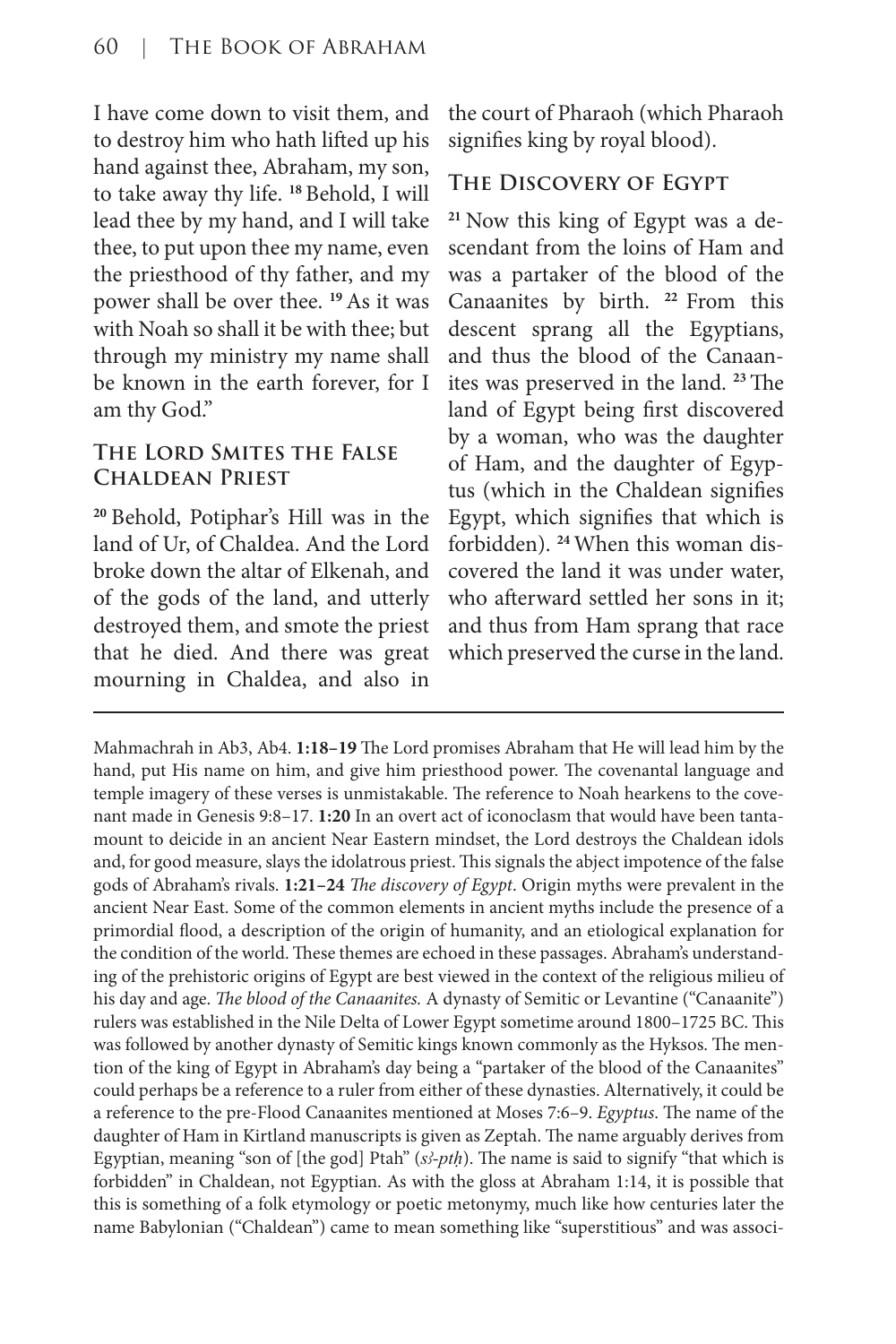#### **The Counterfeit Priesthood of Pharaoh**

**<sup>25</sup>**Now the first government of Egypt was established by Pharaoh, the eldest son of Egyptus, the daughter of Ham, and it was after the manner of the government of Ham, which was patriarchal. **26** Pharaoh, being a righteous man, established his kingdom and judged his people wisely and justly all his days, seeking earnestly to imitate that order established by the fathers in the first generations, in the days of the first patriarchal reign, even in the reign of Adam, and also of Noah, his father, who blessed him with the blessings of the earth, and with the blessings of wisdom, but cursed him as pertaining to the priesthood. **<sup>27</sup>**Now Pharaoh being of that lineage by which he could not

have the right of priesthood, notwithstanding the Pharaohs would fain claim it from Noah, through Ham, therefore my father was led away by their idolatry. **<sup>28</sup>**But I shall endeavor, hereafter, to delineate the chronology running back from myself to the beginning of the creation, for the records have come into my hands, which I hold unto this present time.

#### **Famine in the Land of Chaldea**

**<sup>29</sup>**Now after the priest of Elkenah was smitten that he died, there came a fulfilment of those things which were said unto me concerning the land of Chaldea, that there should be a famine in the land. **30** Accordingly, a famine prevailed throughout all the land

ated with soothsaying and astrology (compare Daniel 2:2, 10). *The curse of Ham*. The mention of Ham and the "curse in the land" appears to be a reference to the enigmatic account of Noah and his sons in Genesis 9:18–27. The precise nature of this curse is not specified, although it involved some kind of restriction to holding the priesthood based on the description at Abraham 1:26–27. These verses have in the past been (mis)read to justify a ban on men of African descent from holding the priesthood, even though the text says nothing about the curse and priesthood restriction being associated with skin color. From the immediate context it is apparent that the issue is more along the lines of rightful priesthood succession rather than skin color (compare Abraham 1:3–4, 25–27, 31). The racist reading of these verses that links worthiness to hold the priesthood with skin color has been officially rejected by modern leaders of The Church of Jesus Christ of Latter-day Saints. See further the commentary at Moses 7:6–8. **1:25** The Kirtland-era manuscripts render the name Egyptus as Egyptes, probably reflecting how it was pronounced by Joseph Smith and contemporaries. **1:26** Pharaoh is described as a "righteous man" who enjoyed some blessings but was unauthorized to hold priesthood. Unlike the hardhearted and murderous Pharaoh of the Exodus account (see Exodus 1:15–22; 5; 7–9), the Pharaoh of this text is portrayed as sincere but misguided. **1:27** Pharaoh is treated as a personal name at Abraham1:25, but in this instance appears to be a title held by multiple individuals (comparable perhaps to the Caesars of ancient Rome or the Nephis of the Book of Mormon). Although there appear to be a few rare earlier attestations, it did not become commonplace to refer to the Egyptian monarch with the title of pharaoh until after Abraham's day. **1:29–30** The famine serves as a literary element that drives the narrative forward and gives Abraham motivation to leave his ancestral home. In the Genesis account the motivation for the flight of Abraham and his family is not specified (Genesis 11:27–12:5).